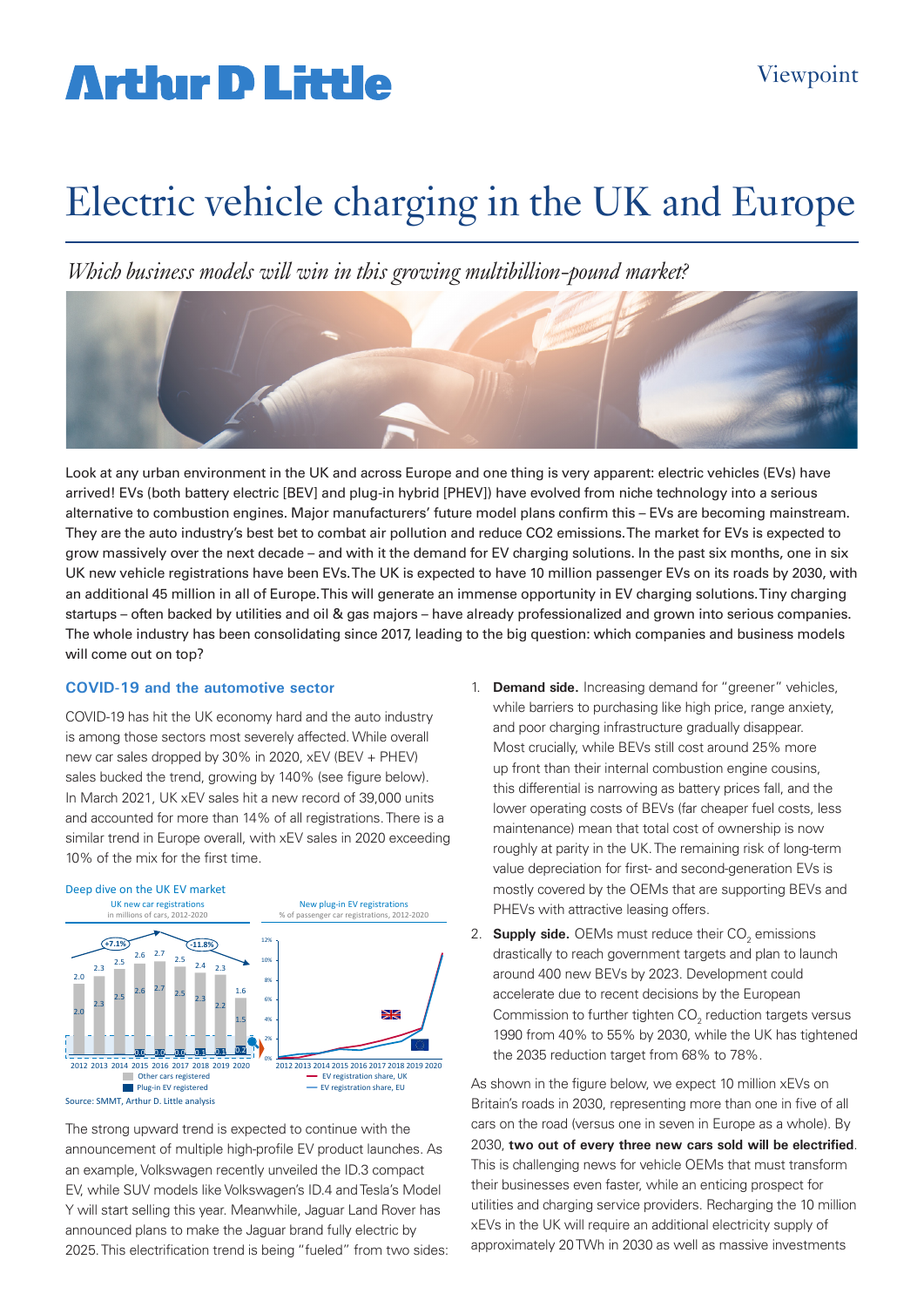# Viewpoint

# **Arthır D Little**

in charging infrastructure, providing the foundation for a multibillion-pound market opportunity.



Source: Arthur D. Little analysis based on ECEA, EAFO, Bloomberg Note: xEV in use – battery and plug-in hybrid electric vehicles; only showing passenger vehicles

### **EV charging will become £7 billion UK market**

After many years, the patience of early EV charging investors will soon pay off. With more EVs coming to market, revenues from EV charging of passenger cars alone will surge to about £7 billion in the UK and £43 billion across Europe in 2030. This is a sevenfold increase from 2021 at a CAGR of approximately 25%. EV charging opens enormous opportunities. We divide the EV charging market into seven revenue pools (see figure below).

**Hardware** includes all revenues generated from manufacturing and selling charging hardware. It also comprises fulfillment services required to put the infrastructure in place. Fulfillment refers to all services associated with planning, installing, and commissioning hardware at end-customer premises.

**Asset ownership** (i.e., commercial operation) accounts for all revenues generated via the sale of charging services by owners of (semi-)public charging infrastructure. In the figure below, we have deducted total electricity and technical operating costs to display only the residual revenue generated in this value chain step.

The **"operations and platform"** category includes all revenues generated via private and public charging infrastructure. Operations usually involves provisioning of charge point management software, technical service hotlines, hardware maintenance, and field service for ad hoc repairs.

The electric **mobility service** revenue pool contains all revenues created by giving EV drivers access to public charging infrastructure. This includes transaction fees paid by customers as well as roaming fees of charging point operators (CPOs) and electric mobility service providers (e-MSPs). (To highlight the value-added of this service, we include only the margin of the e-MSP in the revenue pool.) In the UK, e-MSPs are less relevant than in the rest of Europe as many customers prefer paying by credit card.

**Energy management** refers to smart charging services (i.e., optimizing the impact of consumers' charging behavior on power connection levels – peak load shaving, photovoltaic integration, time-based tariffs) and the provision of balancing power to the grid by pooling the EVs connected to it.

**Electricity & grid** includes the sale of electric power and grid usage fees – used for charging the vehicles – to end customers. These customers can be private households, companies, or operators of public charging infrastructure.

The figure below shows our forecast for 2030 EV charging revenues in Europe, grouped by business model and charging use case. It is important to distinguish between **one-time revenue pools** from infrastructure deployment and **recurring revenues** from operation/usage of the charge points.

### **Increasing importance of recurring revenues**

The EV charging sector is currently in a ramp-up phase. **Recurring revenues** will increase from a **20% share today** 



#### The EV charging market, today and tomorrow

NB: Analysis covers passenger vehicles only, considering revenue value pools based on bottom-up forecasts (excl. taxes).

Source: Arthur D. Little analysis, 1) includes fulfilment services (planning + installation); 2) potential estimation is limited to services with the car battery only (no additional stationary batteries) – only home and workplace charging use cases in scope for analysis, destination, and public charging use cases represent additional upside.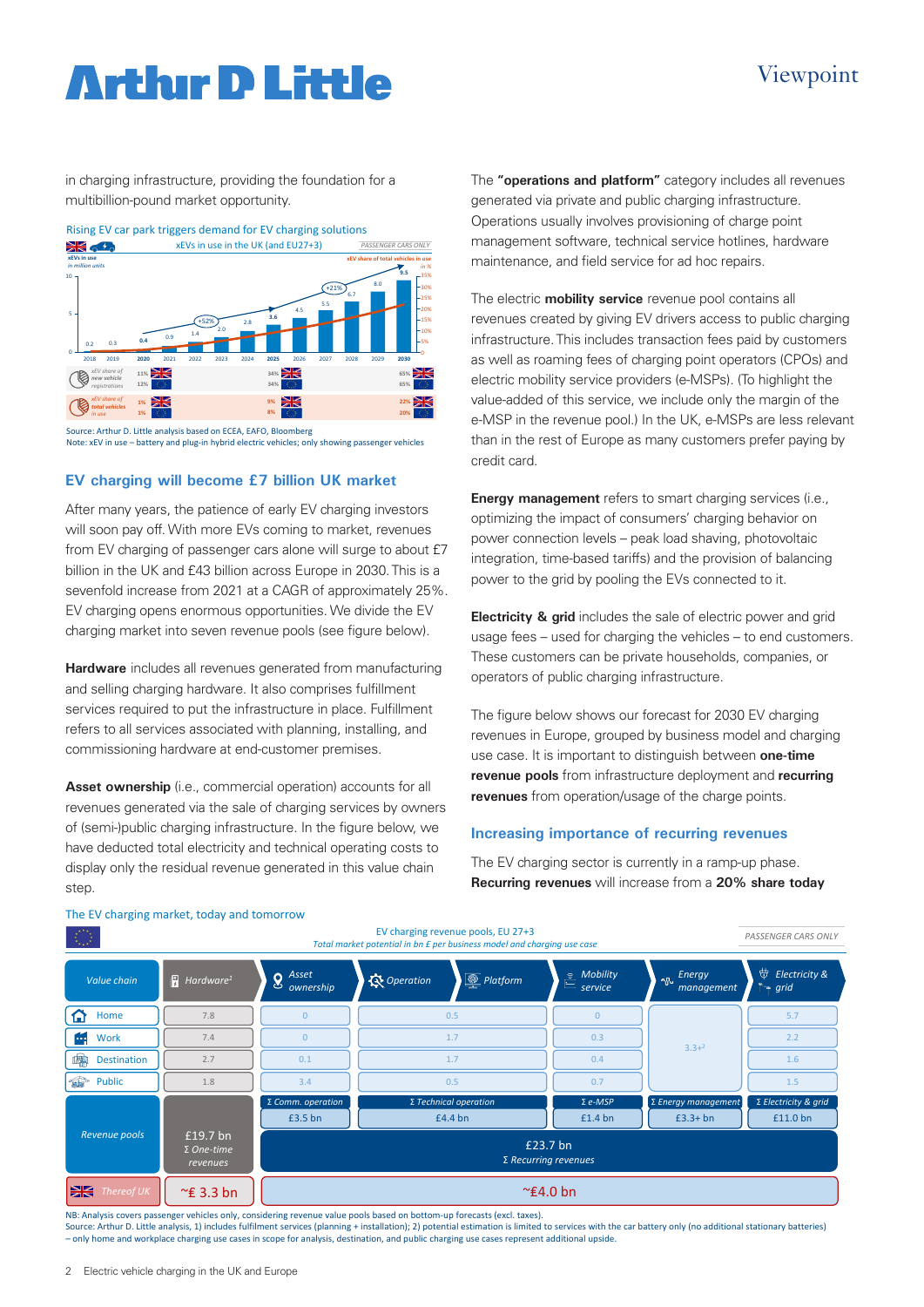# **Arthir D Little**

## Viewpoint

**to more than 50% in 2030**. This represents £1,600-£1,800 for each new car sold in one-time revenues, and £400-£500 in recurring revenues for every car in operation. What does this mean for the market? Certainly, recurring revenues will outgrow one-time revenues in the long run, but even as late as 2030, **hardware and related fulfillment services** will still account for **45%** of the market. Ten years from now, the hardware business will still play a massive role despite its declining share.

### **Electricity & grid accounts for only 25% of total revenues**

Taking a more detailed look at the numbers, we see that **electricity & grid** fees account for only about **25% of total net revenues** in 2030. Most value is simply created elsewhere. EV charging represents a "natural" market opportunity for energy utilities, but is not a given. Utilities eager to surf the EV charging growth wave will likely have to expand their offering across the EV charging value chain.

**Hardware** will be the largest segment in 2030. While hardware, electricity, and energy management create most value through private charging use cases, asset ownership and e-MSP create most value via public charging solutions.

### **Highest margins in software-driven activities today**

The average profitability of each value pool is as important as the market size. We currently see a **mixed picture in margin levels**. While technical operations, energy management, and asset ownership can often generate gross margins of more than 40%, average margin levels in electricity delivery and mobility services are significantly lower. The hardware business currently sits inbetween, with pressure for product innovation and reduction in cost of goods sold to maintain margin levels.

### **Industry leaders are moving towards integrated business models – "charging as a service"**

So what will be the **winning business models of tomorrow**? The figure below illustrates the dominant business models today. Each business model archetype has pros and cons.

From a **scalability** point of view, the **software-based operator** business model's strong suit is its asset lightness. Margin levels are quite high, but this remains a classic scale game

Leaders in the EV charging market have adopted one of five business model archetypes



Source: Arthur D. Little

with high positive network effect. This will lead to massive consolidation and only a few dominant competitors are expected to succeed in the end – similar to other software plays. National and international regulators may view the industry as akin to "software" and ignore de facto oligopolies, or they may classify it as "energy" and intervene quickly. This may well depend on the identity of the potential dominant firm.

Adopting a **total revenue** perspective, hardware provision and asset ownership appear to be the best bets to 2030. The downside clearly lies in high investment requirements and a potential risk of price regulation. **Hardware providers** will also likely face margin pressure if they can't keep up with the pace of innovation. **Asset ownership** could be a potential entry point for financial investors as increasing utilization of public charging infrastructure supports profitable operation. We estimate **total investment of about £6 billion** to set up the complete UK public and destination charging infrastructure to 2030. Taking into account that utilities, oil & gas companies, and retailers have multiple priorities to transform their business for the next decades, we could see a similar trend to that in the telecommunications industry, where infrastructure funds are stepping in to finance the expansion of towercos and fiber assets that will allow stable margins in the future.

A **full-service provider** position is well suited to participating in market growth today (hardware) and tomorrow (operation + platform). It also covers several high-margin businesses – bundling multiple products and services together into a "onestop shop" offer even increases the margin potential. Right now, only **a few actors** in the market can compete across the whole value chain, and these companies face an uphill battle in keeping up with the innovation pace of niche competitors. Inside this group, we also see two different approaches – "closed ecosystem" (ChargePoint) versus "open standards" (EVBox).

It is too early to definitively determine which business model archetype will win. Yet, there is a clear trend among current market leaders in Europe (e.g., Shell, EVBox, Enel X) that are building their charging activities into **integrated business models**. These models are tailored to the needs of corporate fleet customers as they are currently the most attractive segment due to demand for total cost of ownership–focused turnkey solutions. **Charging as a service** meets their needs and relieves customers from high initial investment costs, thus making a strong claim as a future-proof model if one brings the breadth of capabilities to deploy it.

## **Conclusion**

#### EV charging will become a multibillion GBP business

Electric mobility is taking off, even COVID-19 can't stop it. Indeed, EV sales are shifting up a gear – partly due to generous subsidies in many EU countries – and EV adoption will likely